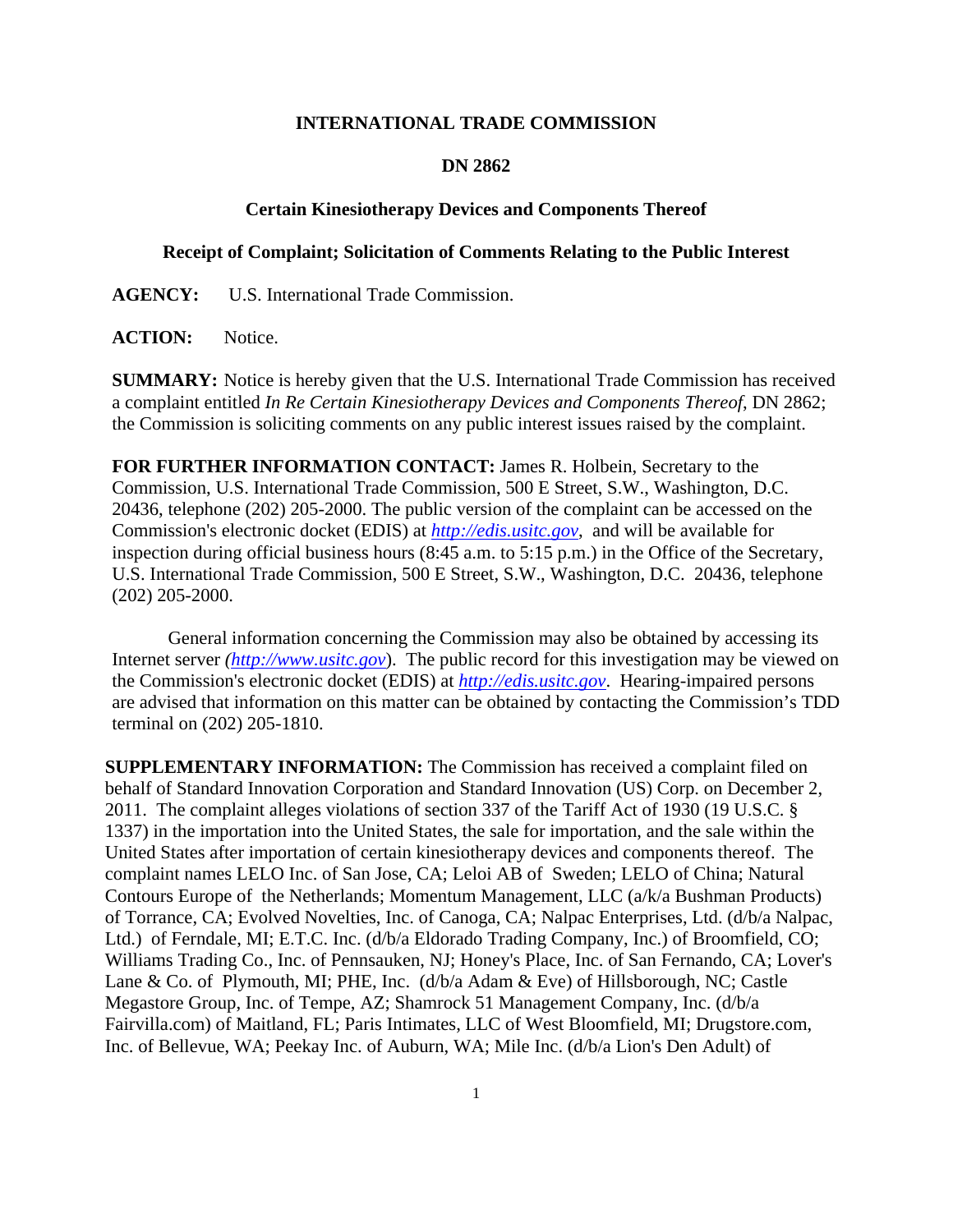Worthington, OH; Mersoner, Inc. (d/b/a Fascinations) of Chandler, AZ; Love Boutique-Vista, LLC (d/b/a Déjà vu) of Vista, CA; and Toys in Babeland LLC of Seattle, WA, as respondents.

 The complainant, proposed respondents, other interested parties, and members of the public are invited to file comments, not to exceed five pages in length, on any public interest issues raised by the complaint. Comments should address whether issuance of an exclusion order and/or a cease and desist order in this investigation would negatively affect the public health and welfare in the United States, competitive conditions in the United States economy, the production of like or directly competitive articles in the United States, or United States consumers.

In particular, the Commission is interested in comments that:

- (i) explain how the articles potentially subject to the orders are used in the United States;
- (ii) identify any public health, safety, or welfare concerns in the United States relating to the potential orders;
- (iii) indicate the extent to which like or directly competitive articles are produced in the United States or are otherwise available in the United States, with respect to the articles potentially subject to the orders; and
- (iv) indicate whether Complainant, Complainant's licensees, and/or third party suppliers have the capacity to replace the volume of articles potentially subject to an exclusion order and a cease and desist order within a commercially reasonable time.

 Written submissions must be filed no later than by close of business, five business days after the date of publication of this notice in the *Federal Register*. There will be further opportunities for comment on the public interest after the issuance of any final initial determination in this investigation.

 Persons filing written submissions must file the original document and 12 true copies thereof on or before the deadlines stated above with the Office of the Secretary. Submissions should refer to the docket number ("Docket No. 2862") in a prominent place on the cover page and/or the first page. The Commission's rules authorize filing submissions with the Secretary by facsimile or electronic means only to the extent permitted by section 201.8 of the rules (see Handbook for Electronic Filing Procedures,

http://www.usitc.gov/secretary/fed\_reg\_notices/rules/documents/handbook\_on\_electronic\_filing. pdf. Persons with questions regarding electronic filing should contact the Secretary (202-205- 2000).

 Any person desiring to submit a document to the Commission in confidence must request confidential treatment. All such requests should be directed to the Secretary to the Commission and must include a full statement of the reasons why the Commission should grant such